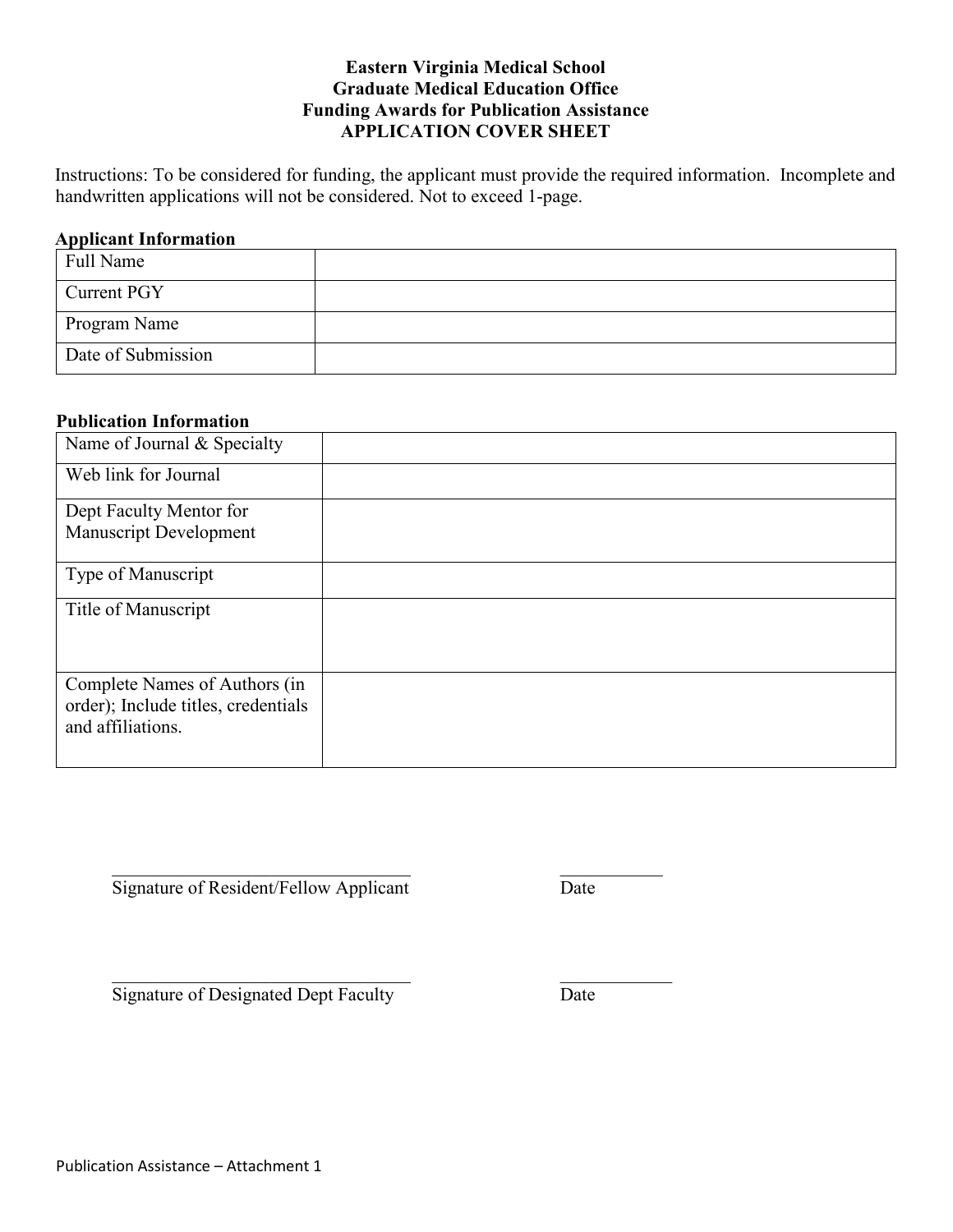# **Eastern Virginia Medical School Graduate Medical Education Office Funding Awards for Publication Assistance Application Check-List**

| Check-     | Item #         | <b>Description</b>                                                                                                                            |  |
|------------|----------------|-----------------------------------------------------------------------------------------------------------------------------------------------|--|
| <b>Off</b> |                |                                                                                                                                               |  |
|            |                | Completed and Signed Application Cover Sheet                                                                                                  |  |
|            | $\overline{2}$ | Completed and Signed Application Checklist                                                                                                    |  |
|            | 3              | Letter of Endorsement Attestation from the Department Faculty                                                                                 |  |
|            | $\overline{4}$ | Manuscript Abstract, Outline or Draft                                                                                                         |  |
|            | 5              | <b>Publication Budget Request</b>                                                                                                             |  |
|            | 6              | Items #1 through #5 are scanned in this order as 1-PDF document. The<br>naming convention of the saved document should reflect the following: |  |
|            |                | Last Name+First Name+Program+Month+Year<br>Example: JonesJohnDERM092021                                                                       |  |
|            |                | Name of this application packet:                                                                                                              |  |
|            | 7              | Application Package Submitted by the Designated Dept Faculty on behalf<br>of the resident/fellow.                                             |  |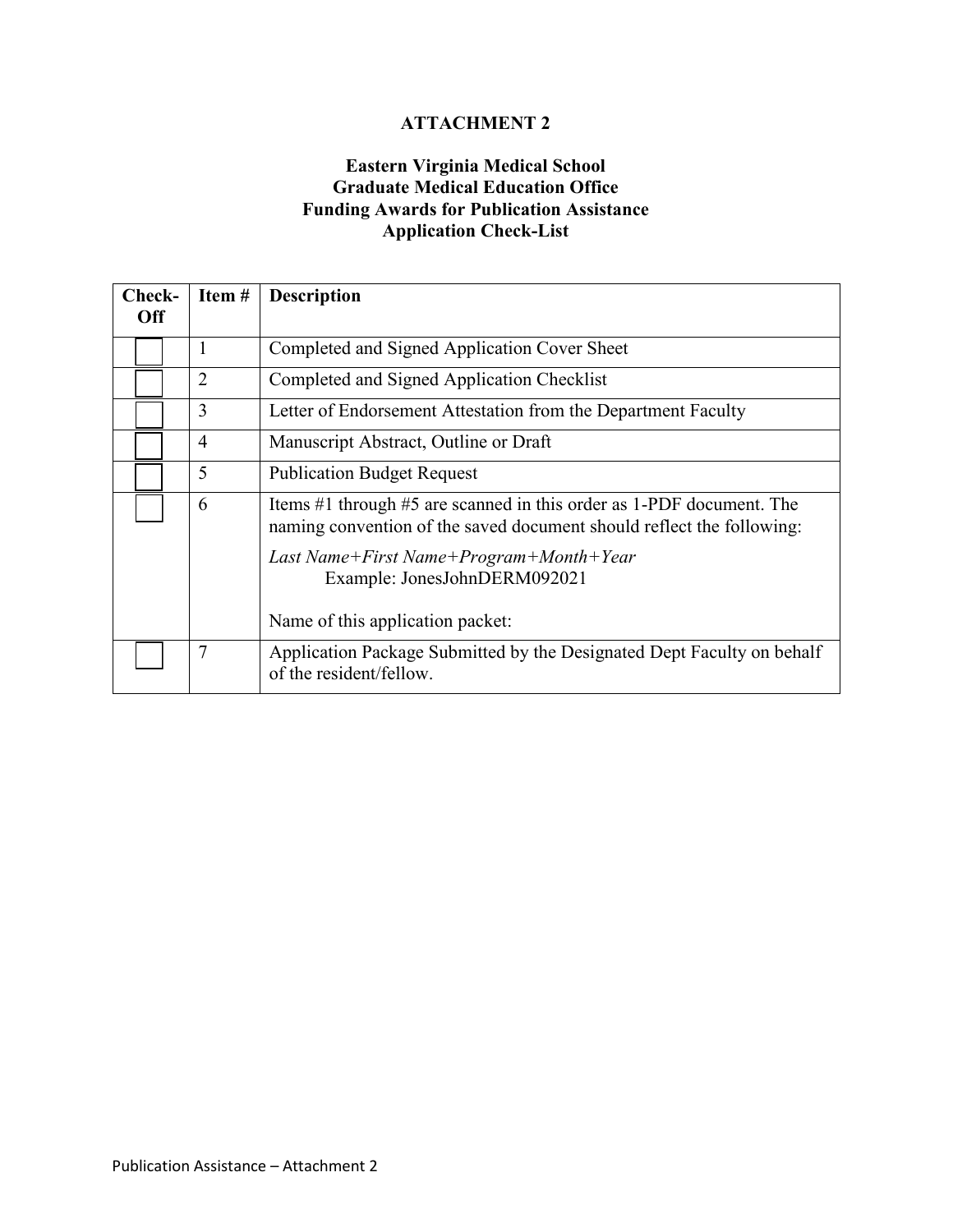## **Eastern Virginia Medical School Graduate Medical Education Office Funding Awards for Publication Assistance Letter of Endorsement Attestation by Department Faculty**

I attest on behalf of our programs' GME Funding Review Committee that

Dr. \_\_\_\_\_\_\_\_\_\_\_\_\_\_\_\_\_\_\_\_\_\_\_\_\_\_ will develop and submit a manuscript to

\_\_\_\_\_\_\_\_\_\_\_\_\_\_\_\_\_\_\_\_\_\_\_\_\_\_ by no later than \_\_\_\_\_\_\_\_\_\_\_\_\_\_\_\_\_\_\_\_\_\_\_\_\_\_ (a date prior

to May 1).

Dr. \_\_\_\_\_\_\_\_\_\_\_\_\_\_\_\_\_\_\_\_\_\_\_\_\_\_ will send a copy of the official confirmation of the

submitted manuscript to the GME Office once notification is received.

I understand that failure to complete this process may jeopardize future funding of our trainees for GME awards.

| Print Name of Program           |  |
|---------------------------------|--|
| Printed Name of Resident/Fellow |  |
| Signature of Department Faculty |  |
| Date Attestation Completed      |  |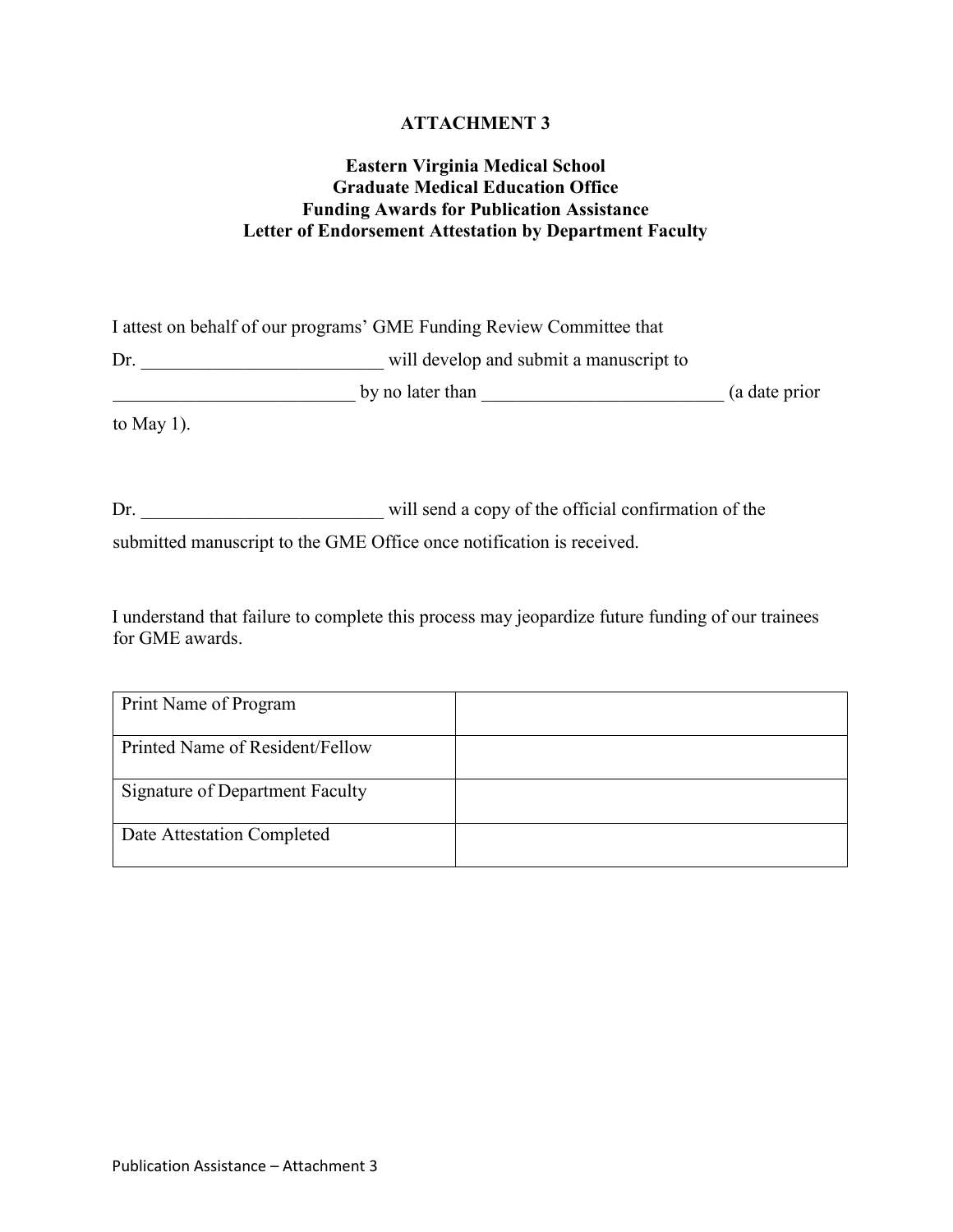## **Eastern Virginia Medical School Graduate Medical Education Office Funding Awards for Publication Assistance Manuscript Abstract, Outline, or Draft**

| Print Name of Program         |  |
|-------------------------------|--|
| Print Name of Resident/Fellow |  |

**Resident/Fellow Applicant:** Insert a copy of the manuscript abstract, outline, or draft behind this page.

To insert a copy:

- 1. Save a copy of your manuscript abstract, outline, or draft to a PDF.
- 2. Insert/Merge the two files, and reorder the pages so the manuscript abstract, outline, or draft is right behind this page.

*Notes:*

- *It is easiest to do these steps on a desktop or laptop device. Screens of mobile devices may not be large enough to follow these steps easily.*
- *If you do not have Adobe Acrobat installed on your device, you may access free Adobe Acrobat Utilities on the following website. While we offer these suggestions, you may use any software/utility you have access to or can find on the web.*<br>  $\circ$  Merge PDF Files: https://www.adobe.com/al
	- o *Merge PDF Files: <https://www.adobe.com/acrobat/online/merge-pdf.html>*
	- o *Convert Files to PDF: <https://www.adobe.com/acrobat/online/convert-pdf.html>*